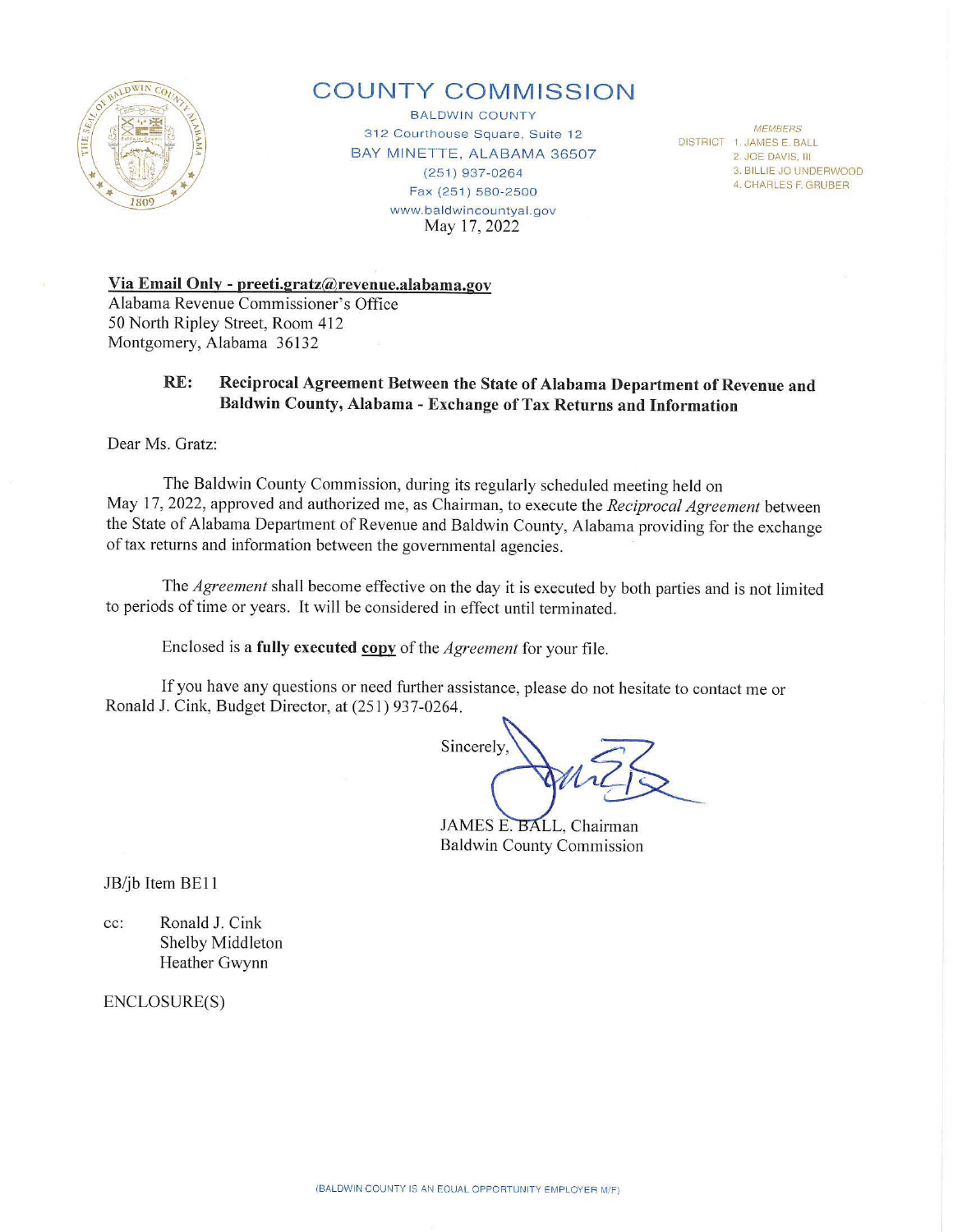

# **State of Alabama Department of Revenue**

(www.revenue.alabama.gov) 50 North Ripley Street Montgomery, Alabama 36132

**CURTIS E. STEWART Deputy Commissione MICHAEL D. GAMBLE Deputy Commission DONALD J. GRAHAM Deputy Commissione DERRICK COLEMAN** 

**Deputy Commissione** 

August 13, 2021

Baldwin County Administrator Baldwin County Commission PO Box 189 Robertsdale, Alabama 36567

Dear Baldwin County Commission,

Under the provisions of Section 40-2A-10, Code of Alabama 1975, the Alabama Department of Revenue has an exchange of information agreement in place with your county to exchange confidential tax information. During the 2019 Regular Session, Act 2019-101 was enacted to make certain updates to Section 40-2A-10. Subsequently, the Department has updated its corresponding Rule 810-14-1-.29 General Disclosure and Exchange of Information Guidelines, to mirror the changes in the statute. In order to incorporate the changes to the statute and the department's rule, the provisions in our existing Reciprocal Agreement have also been updated as enclosed.

After reviewing the updated agreement, please sign both copies of the agreement and return a copy to my attention to - Alabama Revenue Commissioner's Office, 50 North Ripley Street, Room 4112, Montgomery AL 36132; or electronically to preeti.gratz@revenue.alabama.gov. The other copy should be maintained for your files. Additionally, please include an updated list of the employees from your county who are authorized to exchange confidential information with the Department of Revenue. If you have previously provided an updated list to our office dated Jan I, 2021 , or later, a new list is not required, unless a change is needed.

Please note that any authorized persons receiving or disclosing tax information under an exchange of information agreement with the Department must sign a Nonemployee Disclosure and Exchange Statement COM: 104 (as enclosed), acknowledging the department's confidentiality statute. A copy should be maintained for your files. We have also enclosed the Department's list of personnel authorized to request, receive, and/or disclose confidential information for your records. If you have any questions, please contact Preeti Gratz or me at 334-242-1175.

Sincerely,

Donald J Graham Deputy Commissioner

Enclosures

"An Affirmative Action/ Equal Opportunity Employer"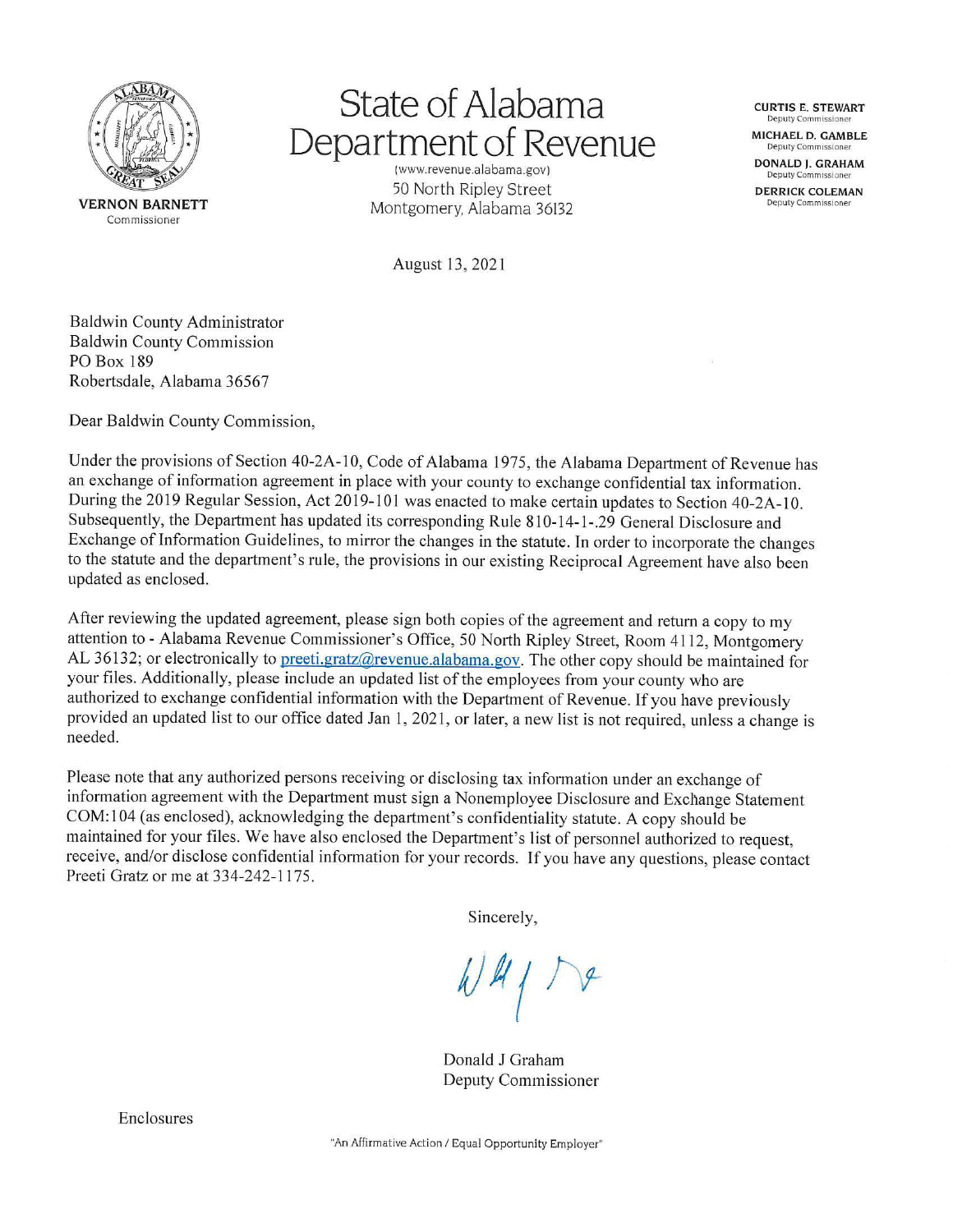# RECIPROCAL AGREEMENT BETWEEN THE STATE OF ALABAMA DEPARTMENT OF REVENUE AND BALDWIN COUNTY, ALABAMA PROVIDING FOR THE EXCHANGE OF TAX RETURNS AND INFORMATION

#### I. **AUTHORITY**

This agreement is made between the State of Alabama Department of Revenue and Baldwin County, Alabama and through their duly authorized representatives, pursuant to Section 40-2A-10, Code of Alabama 1975.

#### II. PURPOSE

The parties agree to exchange tax returns and/or return information and further agree to dispose of the data, under the terms and conditions described herein. It is understood and agreed that all information in any form whatsoever exchanged shall be employed solely by the parties for the purposes of tax administration. It is understood that tax administration purposes are limited to those uses necessary for the assessment, collection and enforcement, including proceedings in a court of competent jurisdiction, of the respective tax laws of the parties hereto.

#### III. DEFINITIONS

Party: The State of Alabama Department of Revenue or Baldwin County, Alabama.

Return: Any tax or information return or report, estimated tax payments, claim or petition for refund or credit, or petition for reassessment or protest that is required by, or provided for, or permitted, under the provisions of the tax laws whether filed on paper or filed electronically.

#### Return

Information: With the exceptions provided herein, any information that is derived from any return or any supporting documents such as the taxpayer's identity, the nature, source, or amount of their income, gains, losses, formulary apportionment factors, payments, receipts, deductions, exemptions, credits, assets, liabilities, net worth, tax liability, deficiencies, over assessments, or tax payments, whether the taxpayer's return was, is being, or will be, examined or subject to other investigation for processing. This term also includes any other data received, recorded by, prepared by, furnished to, or collected by the department whether acquired by audit, or by any other means under the laws of this state with respect to a tax return or with respect to the determination of the existence, or possible existence of liability (or the amount thereof); provided, that this information will be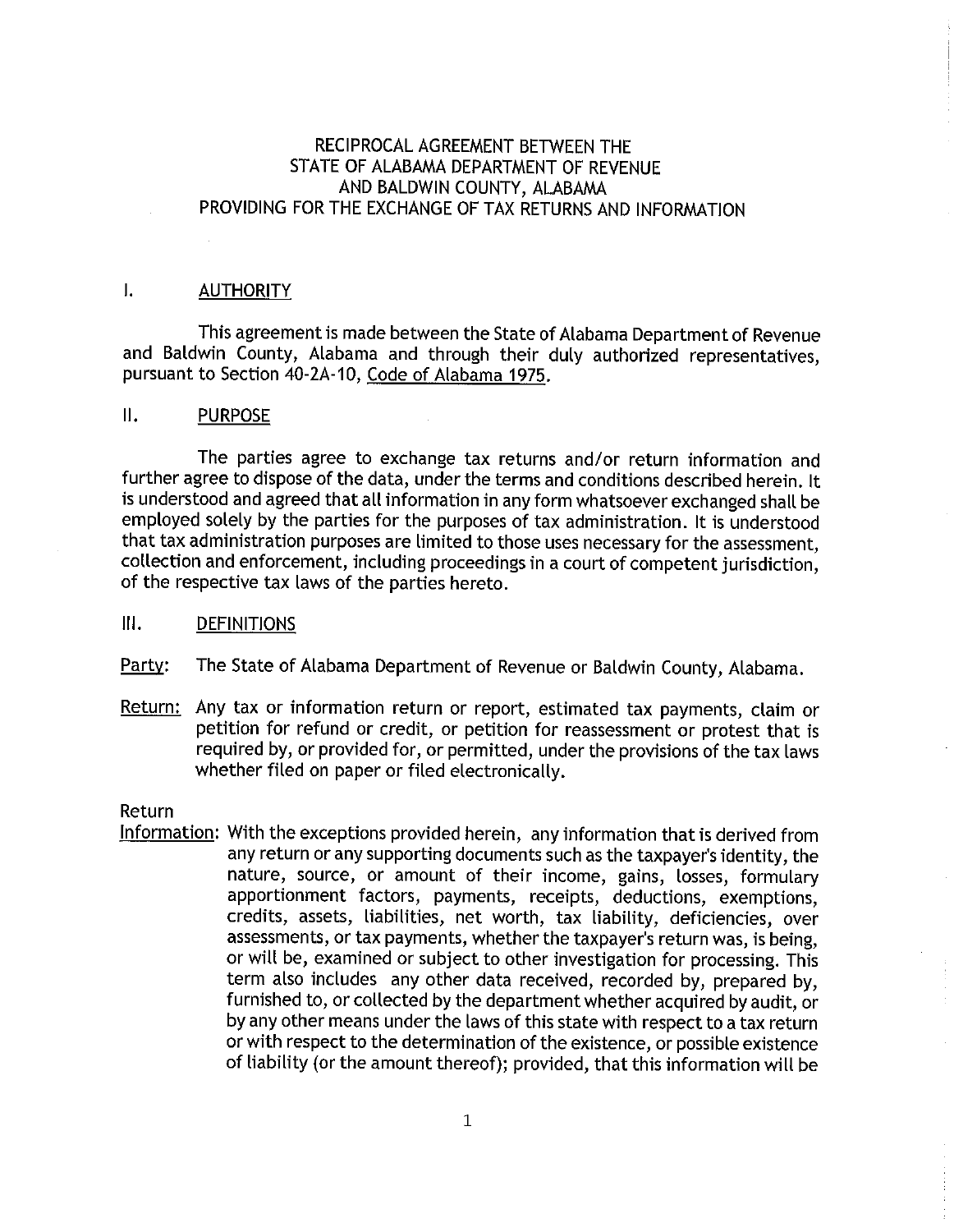used for administration, collection, or enforcement of the tax laws, including tax, additions to tax, penalty, interest, fine, or other imposition, or offense.

"Return Information" does not include, statistical information, nor does it include information obtained from the Internal Revenue Service (IRS). Statistical information includes any aggregate tax information which is compiled or assembled in a form that cannot be reasonably associated with, or otherwise identify, directly or indirectly, a particular taxpayer.

For the purposes of Sales and Use Tax, "return information" also includes whether the taxpayer is authorized to use a direct pay permit and any information related thereto; and the names of the customers and any other relevant information related to specific sales and use tax transactions.

#### IV. SCOPE OF INFORMATION SUBJECT TO REQUEST

**This** agreement shall apply to all tax returns and/or return information, received or collected except for income tax returns and/or return information. Also, this agreement expressly does not include any information received from the Internal Revenue Service, pursuant to the Internal Revenue Code, Section 6103(d); and no return or return information received from any other governmental unit shall be exchanged pursuant to this agreement.

Neither party will be required to audit a taxpayer at the request of the other party.

Each party agrees not to charge each other for the costs of routine reproduction of returns and information which is mutually exchanged. The providing party may charge a reasonable fee for furnishing tax returns and/or information in digital format or under other non-routine circumstances. Such costs shall be agreed upon before such costs are incurred.

Either party may withhold or refuse to exchange tax information if the party believes the disclosure of such information would be detrimental to the administration or enforcement of its tax laws.

## V. CONFIDENTIALITY OF EXCHANGED INFORMATION

(1) Each party agrees that no tax return and/or return information obtained pursuant to this agreement shall be disclosed in any manner other than as is authorized by the state's laws concerning confidentiality of tax information; provided, however, notwithstanding the above, neither party to this agreement shall disclose any information obtained by virtue of this agreement to any other state or to any other agency, department or unit within the state.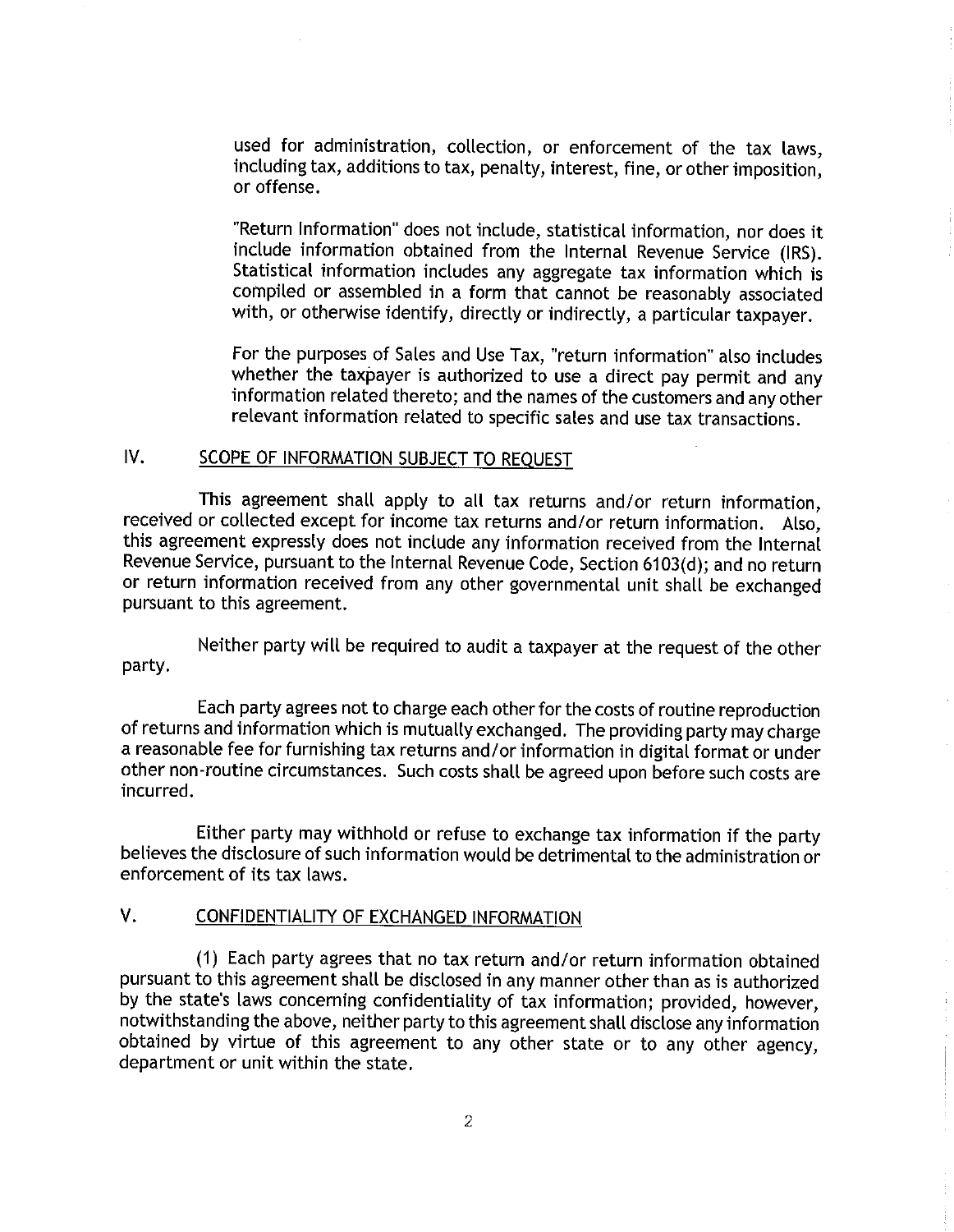(2) Any tax return and/or return information obtained pursuant to this agreement is allowed, under Section 40-2A-10(f), to be exchanged between and among county or municipal governments, provided that a reciprocal agreement is in place between the governmental agencies and that any exchange of information shall be subject to the same confidentiality restrictions and civil and criminal penalties as set forth in law.

(3) Nothing herein shall be construed so as to prohibit disclosure of any information obtained by virtue of this agreement by either party to its proper legal representatives for use in administrative, civil or criminal proceedings concerning tax administration purposes.

(4) Baldwin County understands that the confidentiality provisions of Section 40- 2A-10 applies to any and all persons in the agency or third party to the agency and has informed all persons of the civil and criminal penalties associated with unauthorized disclosure. That is, any person found guilty of violating the confidentiality provisions of Section 40-2A-10 shall, for each act of disclosure, have committed a Class A misdemeanor. Under a Class A misdemeanor, an individual may be sentenced for as much as one (1) year in jail, and/or a fine of not more than \$6,000 for each offense.

# VI. PROCEDURE

Tax returns and/or return information may be exchanged upon request or voluntarily transmitted where the providing party believes that such information will be useful to the other party for tax administration purposes.

- (A) Requests for information shall be in writing or by verifiable electronic means and must indicate the tax administration reason for the exchange.
- (B) Each request shall also specify, to the extent such information is known and available, the following:
	- (1) the name and address of each taxpayer for whom tax returns and/or return information is requested;
	- (2) the taxable period or periods for which information is desired and requested;
	- (3) the taxpayer's social security number or federal identification number, if available; and
	- (4) any other information which may help facilitate the exchange.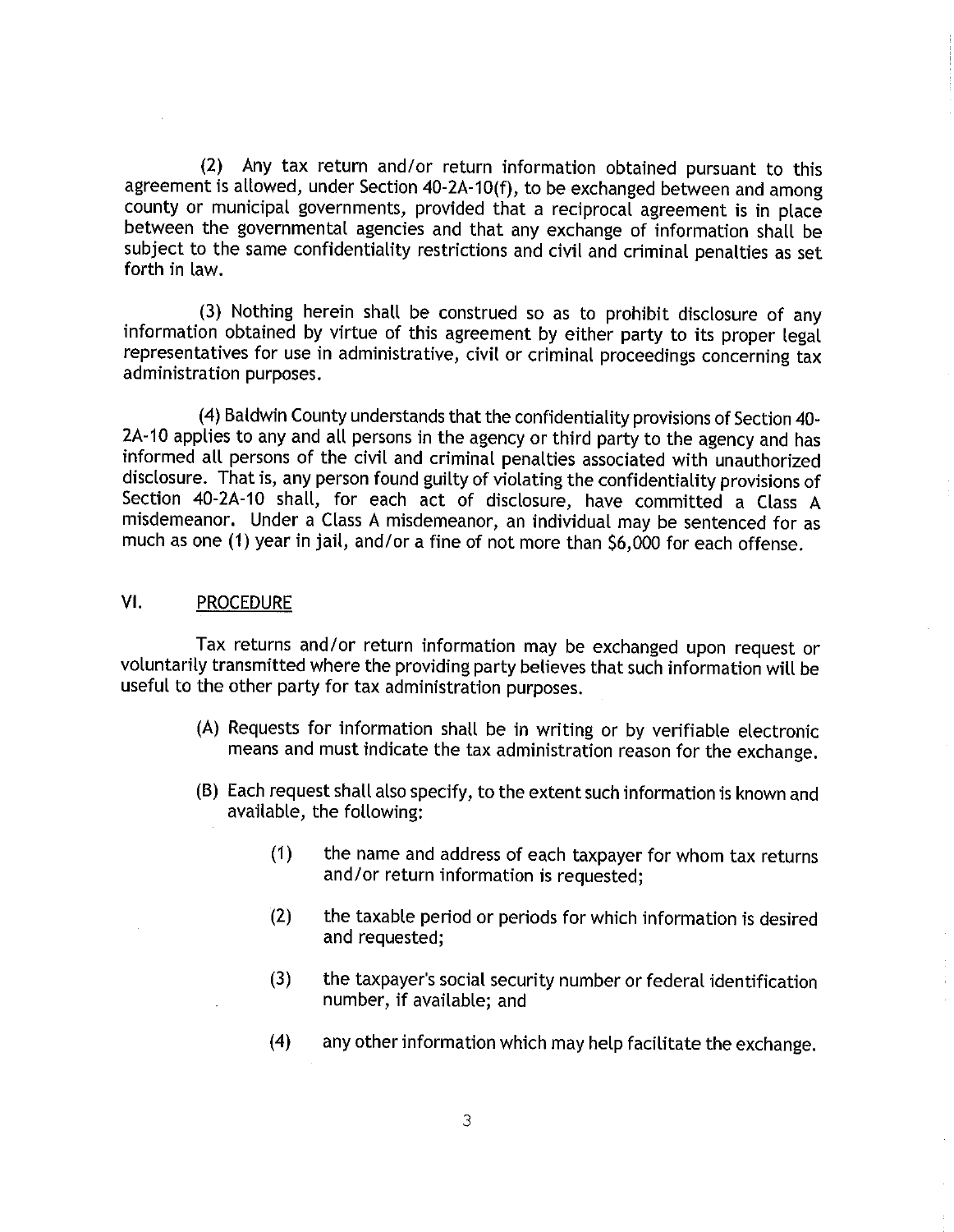(C) Each party agrees to furnish the other a list showing the names and official titles of all personnel authorized to request, receive, and/or disclose information under the agreement and to periodically update for current information.

# VII. DESTRUCTION OF RETURNS AND/OR RETURN INFORMATION

Upon completion of the use of exchanged tax returns and/or return information, the recipient agrees to:

- (1) return all tax returns and/or return information (along with all copies made thereof) to the furnishing party; or,
- (2) destroy such returns and/or information by shredding. Each party shall have a written policy for destruction of confidential information.

# VIII. COMMENCEMENT/TERMINATION OF AGREEMENT

This agreement shall become effective on the day it is executed by both parties. This agreement is not limited to periods of time or years, and it will be considered in effect until terminated.

Additions and changes in the provisions of this agreement may be made by mutual written consent of the proper officials of the parties and shall become an attachment to this agreement.

Both parties acknowledge that this agreement is subject to statutory alterations. Both parties agree to promptly inform each other of any proposed changes in their respective tax confidentiality laws. In the event that the laws of either party which relate to this agreement are repealed or substantially amended, the other party may suspend or terminate this agreement upon written notice.

Any unauthorized use or disclosure of information obtained by virtue of this agreement shall constitute grounds for either party to terminate this agreement immediately upon the mailing of written notice to the other party. In any event, either party may terminate this agreement upon thirty (30) days' written notice to the other party.

This Agreement is executed as of the dates specified below.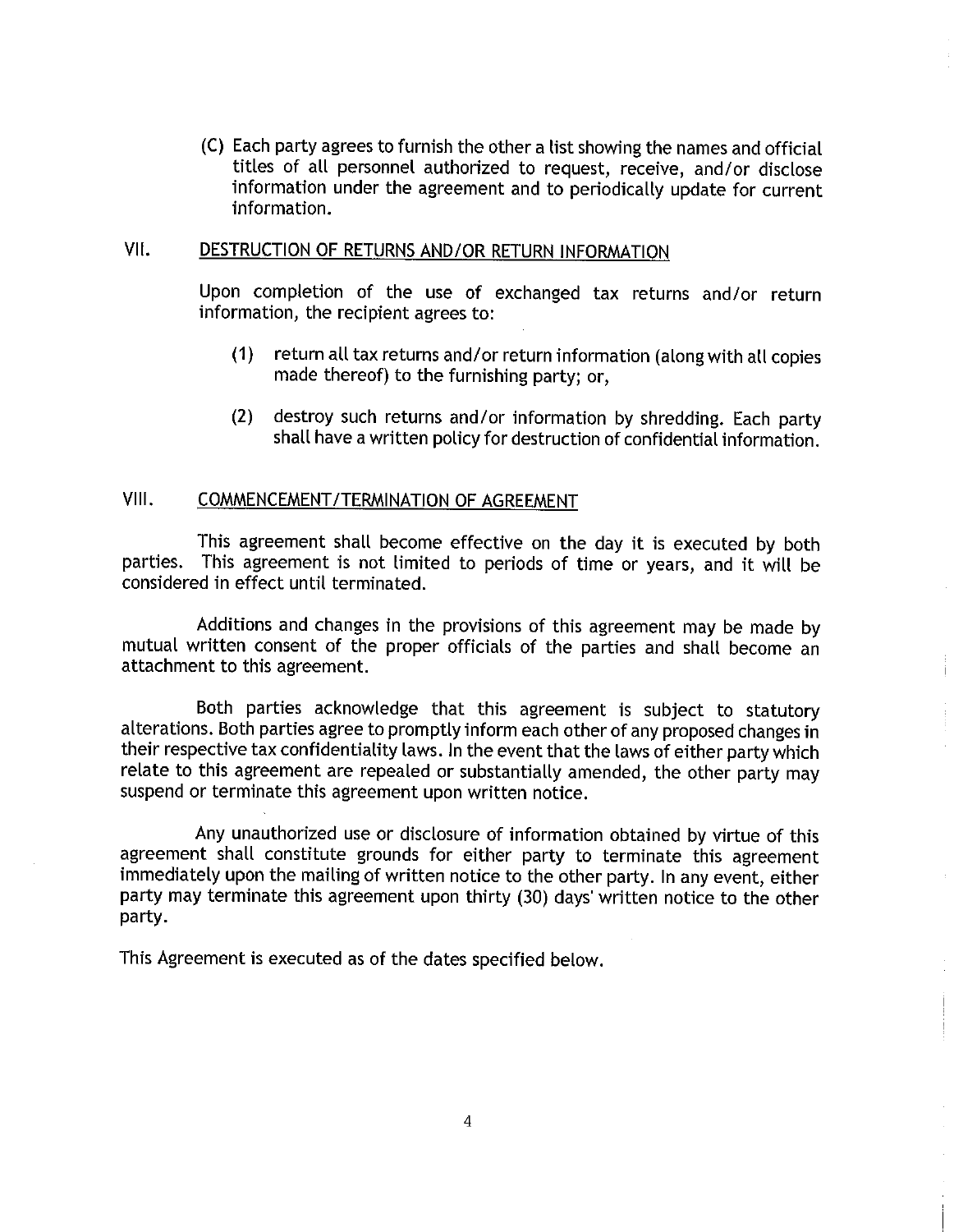|       | Baldwin County, Alabama |
|-------|-------------------------|
|       |                         |
| By:   |                         |
| Name: | James E. Ball           |

Title: Chairman **Chairman** 

Date: 05/17/2022

The Alabama Department of Revenue (the Department)

 $41178$ 

Name: Donald J. Graham

By:

Title: Deputy Commissioner

Date: 8/13/2021